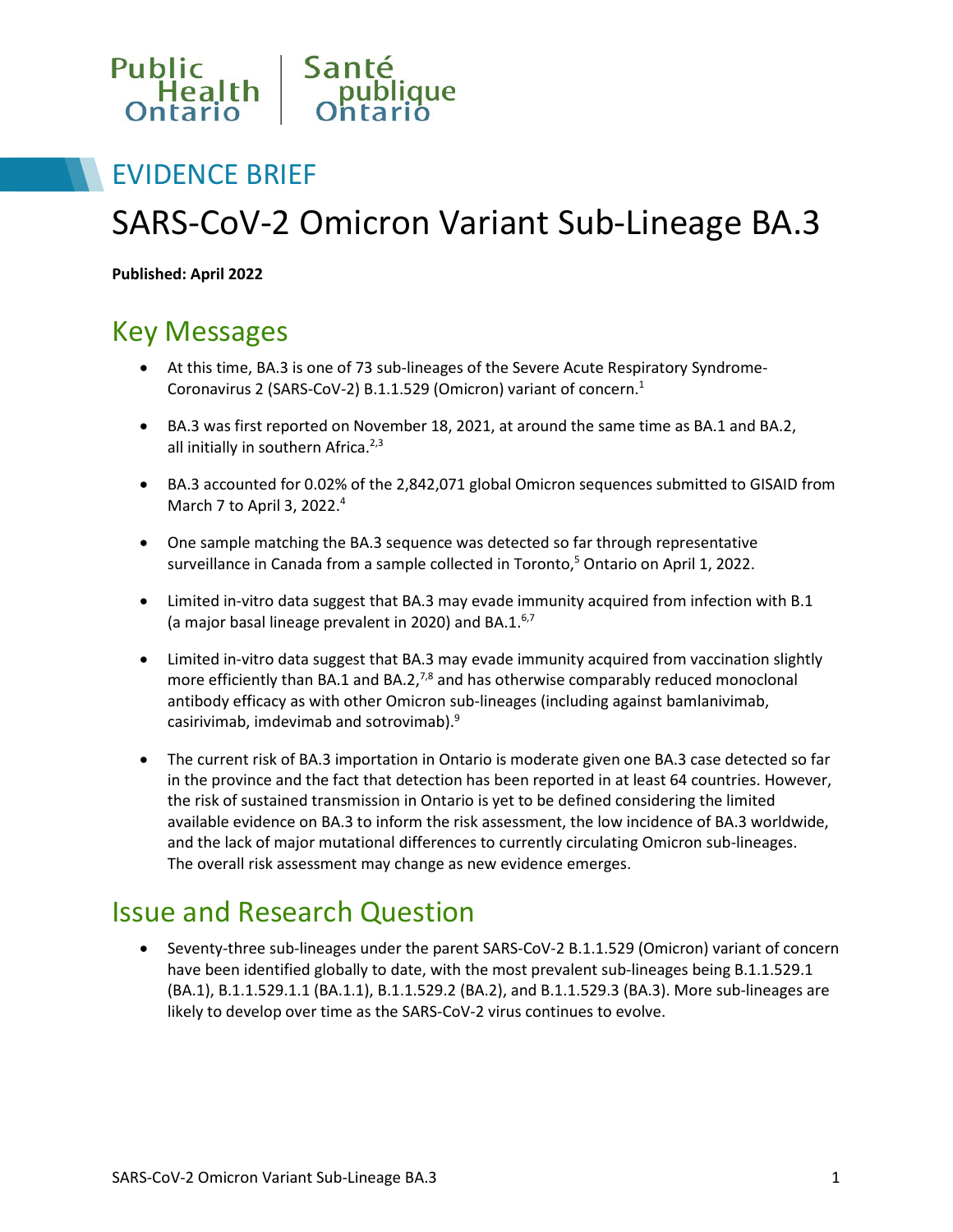- The emergence of SARS-CoV-2 variants is generally a result of mutations that occur over time as the virus replicates in host cells. As with many RNA viruses, SARS-CoV-2 is prone to frequent mutations. The ongoing high rates of SARS-CoV-2 community transmission in the context of Omicron's emergence have led to concerns for novel variants emerging with different transmissibility, virulence, or immune evasion potential from prior infection and/or vaccination.10
- This evidence brief summarizes available information and evidence on the Omicron variant sub-lineage BA.3 relevant to the risk of transmission in Ontario.

## Methods

From January 17, 2021, to April 20, 2022, Public Health Ontario (PHO) Library Services conducted daily searches of primary and preprint literature using the MEDLINE database (search strategies available upon request). In addition, PHO performed grey literature searches daily using news feeds in the Shared Library Services Partnership. English-language peer-reviewed and non-peer-reviewed (preprint) records that described COVID-19 variants were included.

## Main Findings

### Genomic Features

- The spike protein of BA.3, the main protein responsible for host cell invasion and vaccinederived immunity, carries 34 mutations compared to the reference SARS-CoV-2 Wuhan-Hu-1 genome:2,11-15
	- 21 mutations are shared with all Omicron sub-lineages: G143D, G339D, S373P, S375F, K417N, N440K, S477N, T478K, E484A, Q493R, Q498R, N501Y, Y505H, D614G, H655Y, N679K, P681H, N764K, D796Y, Q954H, and N969K.
	- 11 mutations are shared with BA.1 and BA.1.1: A67V, H69del, V70del, T95I, V143del, Y144del, Y145del, N211I, L212V, V213R, and G446S.
	- 2 mutations are shared with BA.2: S371F and D405N.
	- No spike mutation is uniquely found in BA.3 compared to other Omicron sub-lineages.
- Beyond the spike protein, BA.3 carries the following mutations:
	- 6 structural protein mutations shared with all Omicron sub-lineages: T9I (envelope), P13L, ERS31del, RG203KR (nucleocapsid), Q19E, and A63T (membrane).
	- In addition, BA.3 has 1 structural protein mutation shared with BA.2: S413R (nucleocapsid).
	- 7 non-structural protein mutations shared with all Omicron sub-lineages: NSP4 T492I, NSP5 P132H, NSP6 S106del, NSP6 G107del, NSP6 F108del, NSP12 323L, and NSP14 I42V.
	- In addition, BA.3 has 4 non-structural protein mutations shared with BA.2: NSP1 S135R, NSP3 G489S, NSP3a T223I, and NSP4 T327I.
	- 4 non-structural protein mutations unique to BA.3: NSP3a T22V, NSP6 A88V, nucleotide substitutions C832T, and nucleotide substitution C11235T.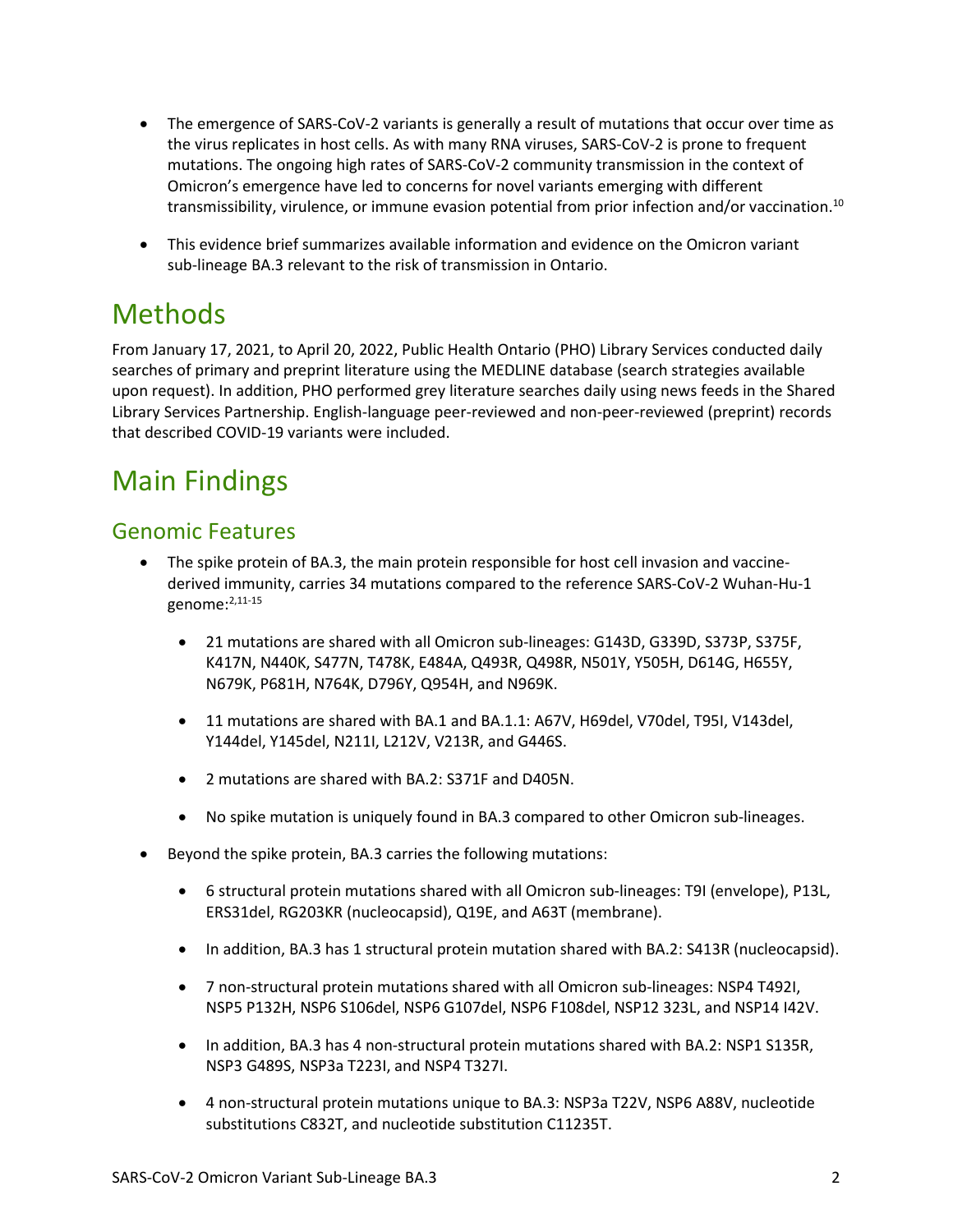• The impact pertaining to the lack of unique spike mutation, 4 unique non-spike mutations, and relative synergy of mutations otherwise shared with BA.1, BA.1.1, and/or BA.2, has not yet been fully elucidated. However, mutations common to all Omicron sub-lineages have been hypothesized to functionally increase infectivity and reduce pathogenicity as compared to non-Omicron lineages.3,16

### Epidemiology

- As of April 18, 2022, 2,875 sequences of the BA.3 sub-lineage of the Omicron variant of concern have been reported in at least 64 countries in all six WHO regions. Most of the BA.3 sequences have been detected in the United Kingdom (n=648), Poland (n = 452), India (n=427), Germany  $(n=373)$ , Israel (n=180), South Africa (n = 166), the United States (n = 157) at cumulative prevalence  $\leq 1\%$  in these countries.<sup>17</sup>
	- In the European Union, BA.3 is designated as a variant under monitoring in view of the low incidence and absence of significant impact on the epidemiology of COVID-19. Variants under monitoring are those that could have properties similar to those of variants of concern but supporting evidence is either weak or not yet assessed by the European Centre for Disease Prevention and Control.<sup>18</sup>
	- As of April 8, 2022, only one BA.3 case was identified in Canada through the Ontario COVID-19 Genomics Network (OCGN) representative whole genome sequencing surveillance program.<sup>5</sup> The sample was collected on April 1, 2022, in Toronto, Ontario. No other BA.3 case has been reported in Canada otherwise to date.<sup>17</sup>

### Infectivity and Transmissibility

- In a pre-print *in-silico* study of spike mutation profiles, Kumar et al. suggested that BA.3 and BA.2 have slightly higher binding affinity to the human angiotensin converting enzyme-2 (hACE-2) receptor than wild-type, BA.1, and BA.1.1 lineages, suggestive of potentially increased tropism and infectivity.<sup>11</sup>
- The absence of some key spike mutations found in BA.1 and BA.2 has been a source of speculation by Desingu et al. as one potential reason behind the relatively lower number of BA.3 cases reported globally so far.2
- Beyond the similar period of introduction in the global population yet outcompeted distribution in BA.3 cases compared to BA.1, BA.1.1, and BA.2, no in-vivo or in-vitro data are otherwise available to inform if BA.3 is more transmissible than the other Omicron sub-lineages.

### Pathogenicity and Severity

- According to the same pre-print in-silico study from Kumar et al., the spike protein of BA.3 and BA.2 were also computationally estimated to have slightly more hydrophobic residues than wild-type, BA.1, and BA.1.1 lineages, suggestive of potentially increased pathogenicity.<sup>11</sup>
- No in-vivo or in-vitro data are otherwise available to inform if BA.3 causes more severe infections compared to other Omicron sub-lineages.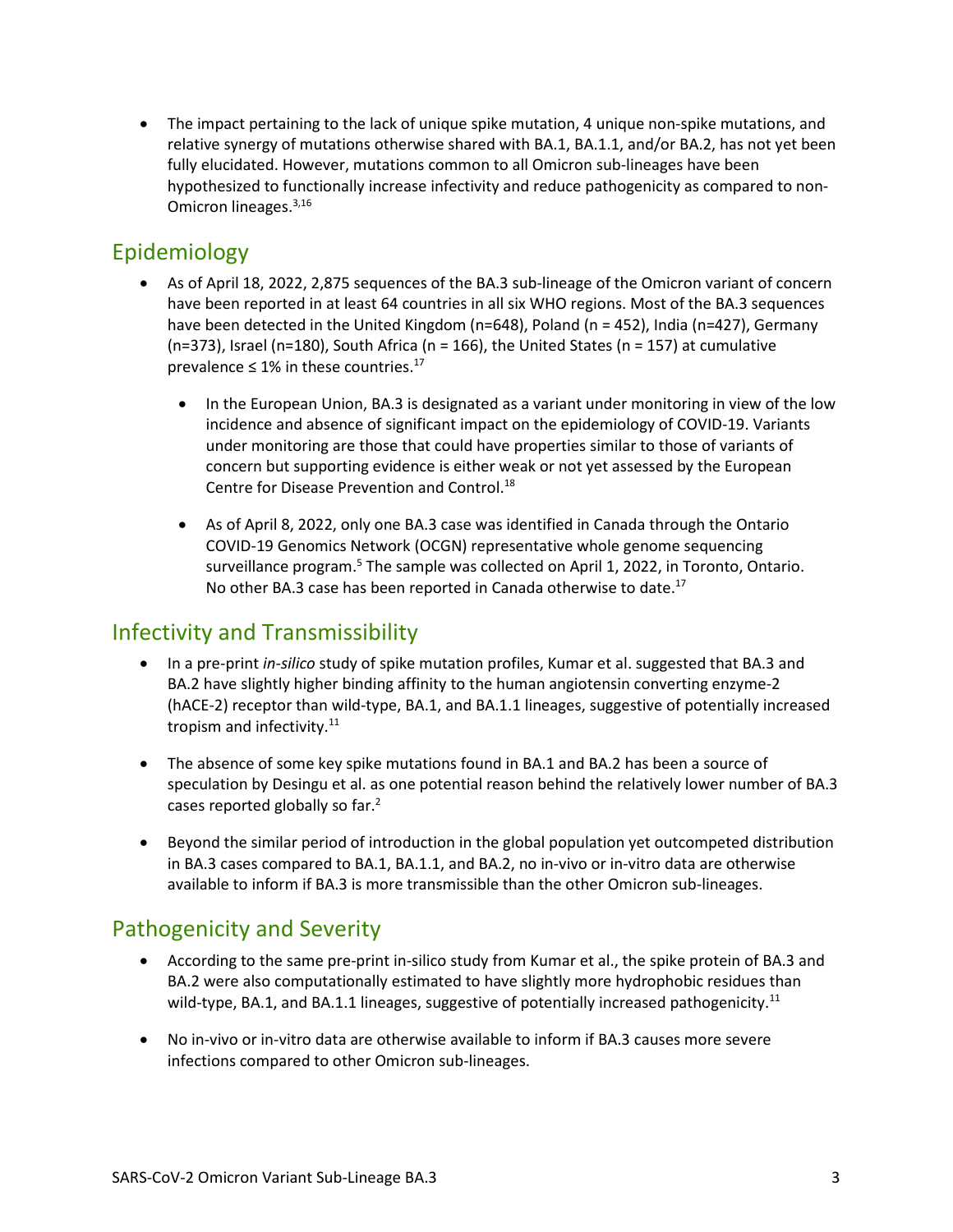### Immune Evasion

### **VACCINATION**

- Arora et al. reported that BA.3 may evade immunity from vaccination with Pfizer-BioNTech Comirnaty COVID-19 vaccine relatively more efficiently than B.1 (a major basal lineage from 2020 identical to wild-type with the exception of one mutation at D614G) and BA.2, but with comparable efficiency as BA.1. Using neutralization assays and a pseudovirus engineered to express either the BA.1, BA.2, BA.3 or B.1 spike protein, reduced neutralization efficiency by sera from vaccinated individuals compared to B.1 was observed:<sup>7</sup>
	- Sera from double-vaccinated individuals (n=10):
		- $\bullet$  BA.3: reduced 17.1-fold compared B.1; P = 0.0020
		- $\bullet$  BA.2: reduced 8.7-fold compared to B.1; P = 0.0020
		- $\bullet$  BA.1: reduced 17.0-fold compared to B.1; P = 0.0020
	- Sera from triple-vaccinated individuals (n=9):
		- $\bullet$  BA.3: reduced 2.4-fold compared to B.1; P = 0.0039
		- $\bullet$  BA.2: reduced 1.9-fold compared to B.1; P = 0.012
		- $\bullet$  BA.1: reduced 2.5-fold compared to B.1; P = 0.0020
	- Sera from triple-vaccinated individuals (n=10) with breakthrough COVID-19 infection during October 2021-January 2022 in Germany (when Delta was predominant):
		- $\bullet$  BA.3: reduced 11.8-fold compared to B.1; P = 0.0039
		- $\bullet$  BA.2: reduced 11.1-fold compared to B.1; P = 0.0039
		- $\bullet$  BA.1: reduced 9.1-fold compared to B.1; P = 0.0020
- Kurhade et al. reported in a pre-print study that BA.3 may evade **immunity from vaccination** relatively more efficiently than BA.1 and BA.2. Using neutralization assays, the authors found that sera (n=22) collected at one month after dose 3 of the Pfizer-BioNTech Comirnaty COVID-19 vaccine were able to neutralize a chimeric SARS-CoV-2 virus engineered to express the BA.1, BA.2, or BA.3 spike protein, but at reduced efficiency of 3.6-, 4.0- and 6.4-fold (P < 0.0001) respectively, compared to neutralization of a wild-type (USA-WA1/2020) strain.8

#### **PRIOR INFECTION**

- Arora et al. (see above) reported that BA.3 may evade immunity from prior infection that occurred in Germany between February to May, 2020 and December 2020 to February 2021 (prior to the introduction of variants of interest) relatively more efficiently than B.1 and BA.2, but with comparable efficiency as BA.1. Reduced neutralization efficiency against BA.3 by convalescent sera (n=10) compared to B.1 was observed using a pseudovirus engineered to express the spike protein of interest:<sup>7</sup>
	- $\bullet$  BA.3: reduced 37.1-fold compared to B.1; P = 0.0020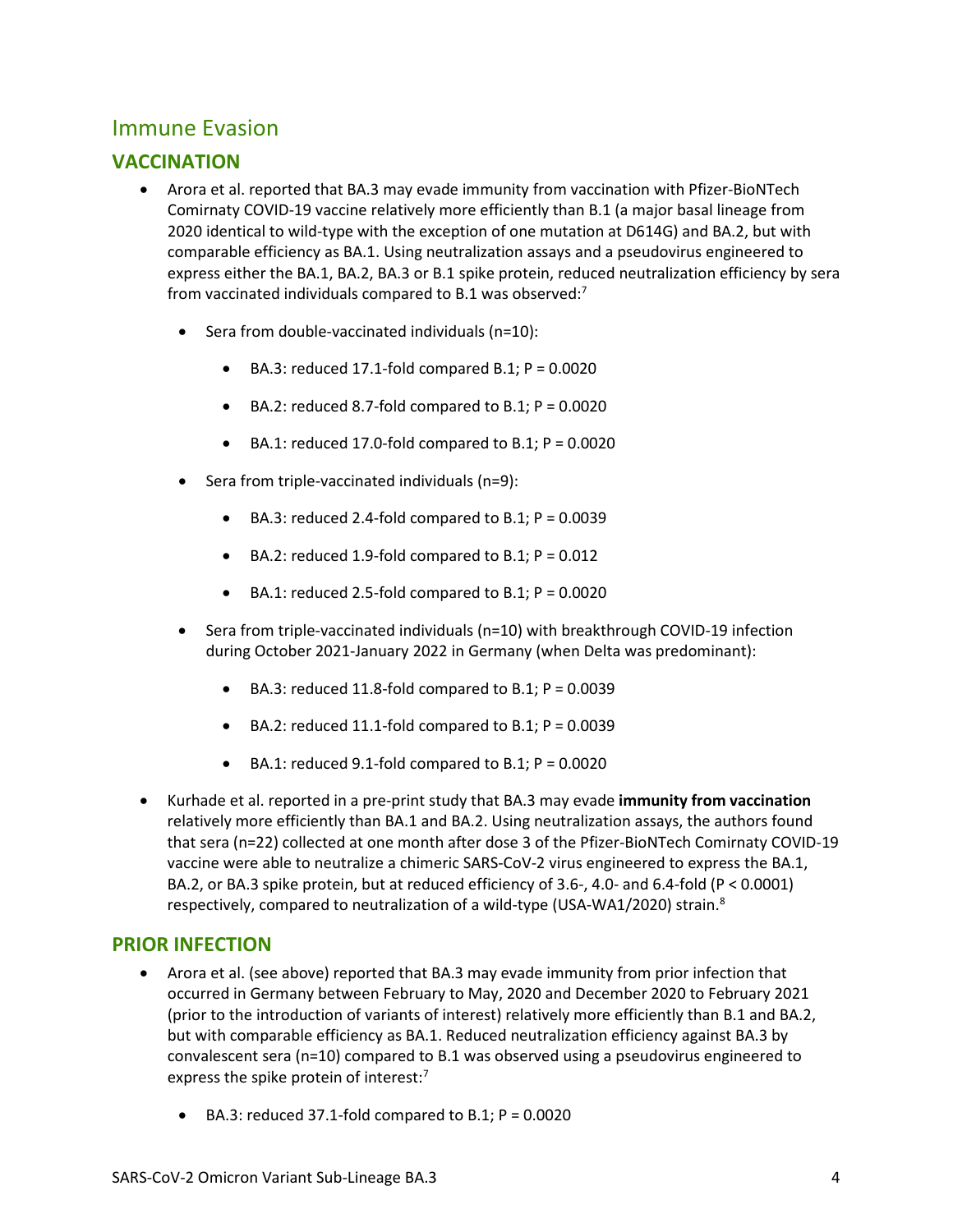- $\bullet$  BA.2: reduced 9.2-fold compared to B.1; P = 0.0020
- BA.1: reduced 32.7-fold compared to B.1; P = 0.0020
- Using neutralization assays, Zou et al. found in a pre-print study that sera collected from vaccine-naïve individuals (n=20) at 8 to 62 days post diagnosis of BA.1 infection were able to neutralize a chimeric SARS-CoV-2 virus engineered to express the BA.2 or BA.3 spike protein, as well as a wild-type (USA/WA1-2020) strain, but at reduced efficiency by 4.2-, 4.4- and 28.4-fold (P < 0.0001) respectively, compared to neutralization of a chimeric SARS-CoV-2 virus expressing the BA.1 spike protein.<sup>6</sup>

#### **MONOCLONAL ANTIBODIES**

• Using neutralization assays, Ai et al. tested the resistance of chimeric vesicular stomatitis viruses expressing either the wild-type (with additional D614G mutation), BA.1, BA.1.1, BA.2, or BA.3 spike proteins toward 10 spike-targeting monoclonal antibodies. They reported in their pre-print study severely impaired neutralization activity of imdevimab, casirivimab, bamlanivimab, etesevimab, tixagevimab, regdanvimab and amubarvimab against all four Omicron spike proteins compared with the wild-type spike protein. Only bebtelovimab remained potent across Omicron spike proteins while sotrovimab and cilgavimab have lost their neutralizing activity substantially against BA.3 (24.5- and 12.9-fold reduced compared to wild-type spike protein). By comparison, BA.1 and BA.1.1 were relatively more neutralized by sotrovimab and less neutralized by cilgavimab compared to BA.3, whereas BA.2 was relatively more neutralized by both sotrovimab and cilgavimab compared to BA.3.<sup>9</sup>

### Testing and Surveillance

- Based on its mutation profile and the reported cases detected worldwide, routine molecular testing is likely able to detect BA.3 similarly to the other main Omicron sub-lineages.
- Considering the common mutations shared between BA.1, BA.1.1, BA.2, and BA.3, it is anticipated that most antigen tests would perform similarly among these sub-lineages, although further in-vitro and/or in-vivo testing would be required to confirm this hypothesis.
- The routine whole genome sequencing surveillance activities conducted through the Ontario COVID-19 Genomics Network (OCGN) would be able to detect the BA.3, similarly to the other main Omicron sub-lineages. This is the method that was used to confirm the first case of BA.3 identified in Canada.
- Although variant of concern polymerase chain reaction (PCR) screening by S gene target failure (SGTF) is no longer routinely conducted in the province, the BA.3 sub-lineage would share a similar pattern as BA.1 and BA.1.1 (presence of SGTF) due to the H69del/V70del mutations, which could be used to distinguish these sub-lineages from the currently predominant BA.2 sub-lineage (absence of SGTF).

### Ontario Risk Assessment

The current risk of BA.3 sub-lineage transmission in Ontario is moderate with a high degree of uncertainty. The prevalence of BA.3 can rise with conditions that lead to spread of the SARS-CoV-2 virus in the population including suboptimal vaccine (and booster) coverage, waning immunity, and the ability of the Omicron variant of concern to escape immunity from natural infection and/or vaccination, increased transmissibility, reduced transmission competition from other circulating strains, and lack of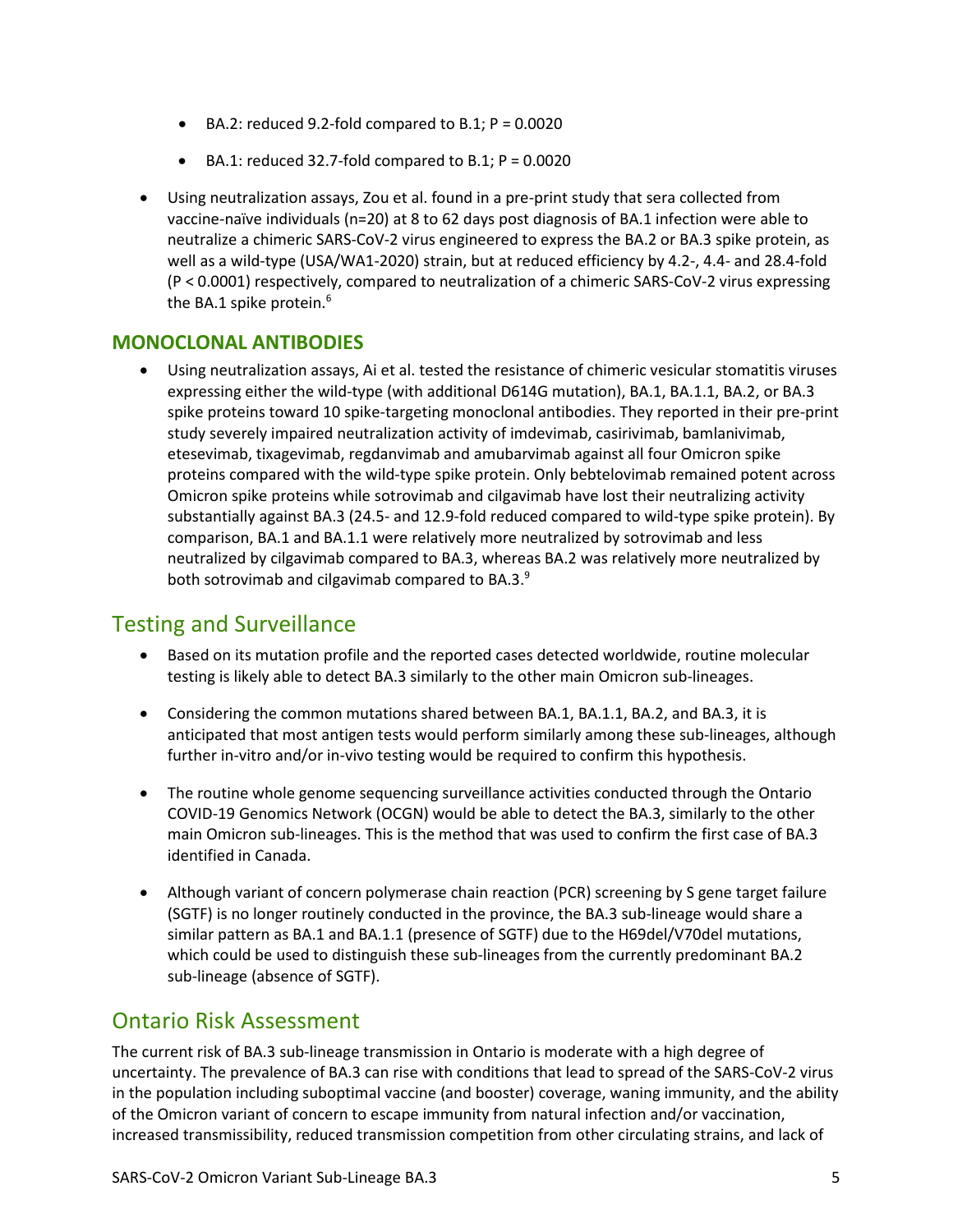<span id="page-5-0"></span>preventive measures and layers of protection to reduce transmission. The overall risk assessment may change as evidence emerges (see [Table](#page-5-0) 1).

| <b>Issue</b>                                                           | <b>Risk Level</b>        | Degree of<br><b>Uncertainty</b> |
|------------------------------------------------------------------------|--------------------------|---------------------------------|
| <b>Importation in Ontario</b>                                          | Moderate                 | High                            |
| <b>Increased Transmissibility</b>                                      | Insufficient information | High                            |
| <b>Increased Disease Severity</b>                                      | Insufficient information | High                            |
| <b>Re-infection</b>                                                    | Insufficient information | High                            |
| <b>Reduced Vaccine Effectiveness/Breakthrough</b><br><b>Infections</b> | Insufficient information | High                            |
| <b>Impacts on Molecular and Antigen Testing</b>                        | Low                      | Moderate                        |
| <b>Impacts on Variant Surveillance</b>                                 | Low                      | Moderate                        |

#### **Table 1. Risk Assessment for Omicron Variant Sub-Lineage BA.3**

## Implications for Practice

- The risk of mutation occurrence in the SARS-CoV-2 virus increases with ongoing transmission, and the risk of new sub-lineages emerging remains very high given the high transmissibility and immune evasion of the currently dominant Omicron variant, the current high levels of Omicron transmission in the province and globally, and the lifting of public health measures across Canada and globally.
- A comprehensive surveillance strategy including genomic sequencing for prompt identification of new variants that facilitates timely public health interventions to reduce their local introduction and spread is important to mitigate the emergence and spread of new variants.
- Due to limitations of individual public health measures (i.e., vaccination, masking, measures to reduce contacts), an approach that layers various measures should be used to mitigate community spread, including:
	- Achieving high, equitable vaccination (including primary series and booster doses) coverage globally as quickly as possible. Vaccination is a key public health tool, especially in lowering the risks of COVID-19-related hospitalizations and deaths.<sup>19</sup> However, as COVID-19 vaccination and previous SARS-CoV-2 infection do not provide sterilizing immunity, a COVID-19 strategy that relies entirely on vaccination and previous infection will not contain transmissions in the context of variants that lower vaccine effectiveness.
	- Staying home when sick and when potentially infectious to others; wearing a well-fitting mask in indoor public settings; maintaining good ventilation in indoor spaces; practicing physical distancing, reducing contacts and avoiding crowded, closed indoor spaces; and practicing respiratory etiquette and washing hands should continue to be promoted for all.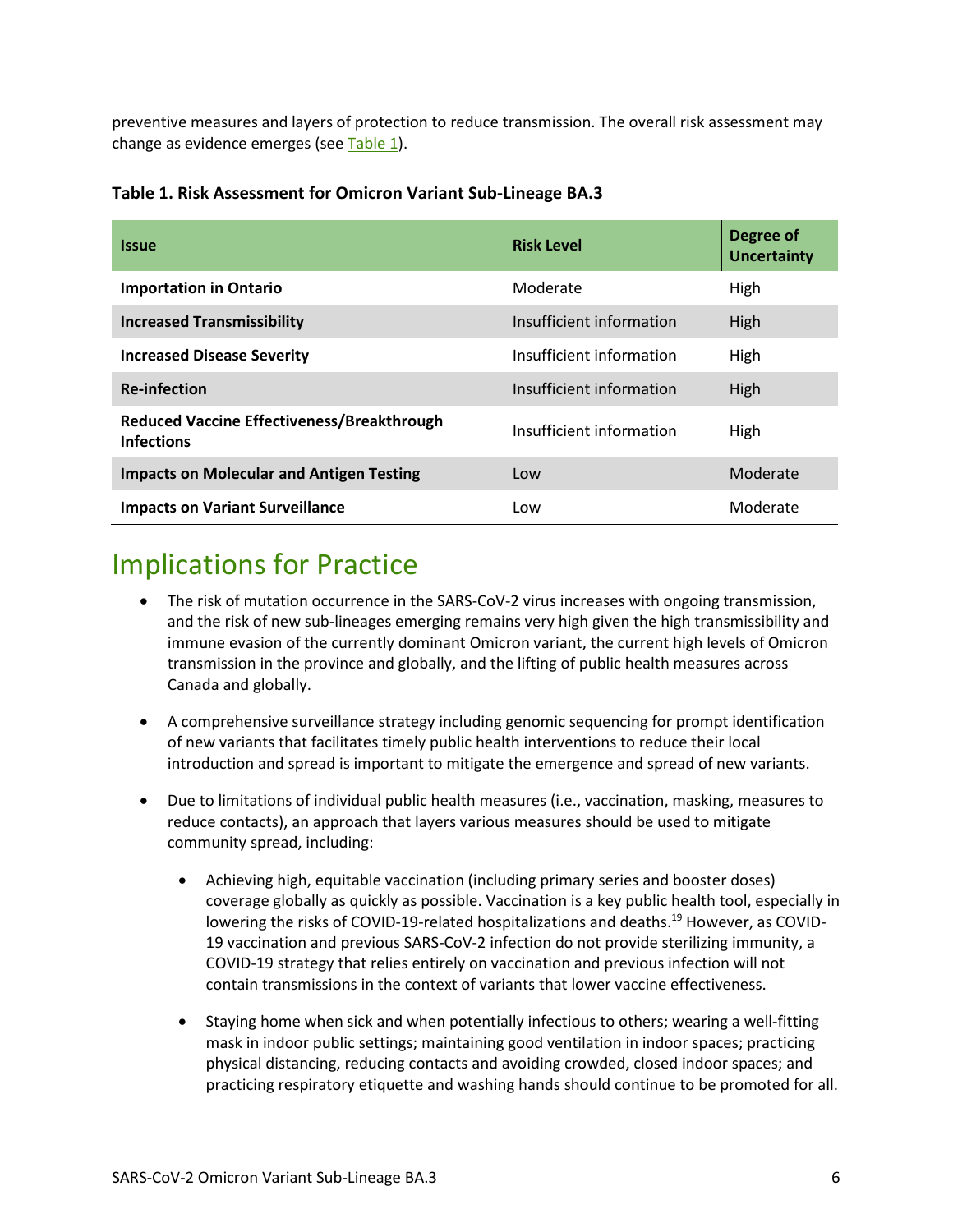## References

- 1. O'Toole Á, Scher E, Rambaut A. VOC reports: lineage list. Oxford: SARS-CoV-2 lineages; 2022 [cited 2022 Apr 20]. Available from[: https://cov-lineages.org/lineage\\_list.html](https://cov-lineages.org/lineage_list.html)
- 2. Desingu PA, Nagarajan K, Dhama K. Emergence of Omicron third lineage BA.3 and its importance. J Med Virol. 2022;94(5):1808-10. Available from:<https://doi.org/10.1002/jmv.27601>
- 3. Viana R, Moyo S, Amoako DG, Tegally H, Scheepers C, Althaus CL, et al. Rapid epidemic expansion of the SARS-CoV-2 Omicron variant in southern Africa. Nature. 2022;603(7902):679-86. Available from:<https://doi.org/10.1038/s41586-022-04411-y>
- 4. World Health Organization. COVID-19 weekly epidemiological update: edition 86: 5 April 2022 [Internet]. Geneva: World Health Organization; 2022 [cited 2022 Apr 18]. Available from: [https://www.who.int/docs/default-source/coronaviruse/situation](http://www.who.int/docs/default-source/coronaviruse/situation-reports/20220405_weekly_epi_update_86.pdf?sfvrsn=3f01a460_4&download=true)[reports/20220405\\_weekly\\_epi\\_update\\_86.pdf?sfvrsn=3f01a460\\_4&download=true](http://www.who.int/docs/default-source/coronaviruse/situation-reports/20220405_weekly_epi_update_86.pdf?sfvrsn=3f01a460_4&download=true)
- 5. Ontario Agency for Health Protection and Promotion (Public Health Ontario). Weekly epidemiological summary: SARS-CoV-2 whole genome sequencing in Ontario, April 19, 2022 [Internet]. Toronto, ON: Queen's Printer for Ontario; 2022 [cited 2022 Apr 25]. Available from: [https://www.publichealthontario.ca/-/media/Documents/nCoV/epi/covid-19-sars-cov2-whole](http://www.publichealthontario.ca/-/media/Documents/nCoV/epi/covid-19-sars-cov2-whole-genome-sequencing-epi-summary.pdf?sc_lang=en)[genome-sequencing-epi-summary.pdf?sc\\_lang=en](http://www.publichealthontario.ca/-/media/Documents/nCoV/epi/covid-19-sars-cov2-whole-genome-sequencing-epi-summary.pdf?sc_lang=en)
- 6. Zou J, Kurhade C, Xia H, Liu M, Xie X, Ren P, et al. Cross-neutralization of Omicron BA.1 against BA.2 and BA.3 SARS-CoV-2. bioRxiv 486409 [Preprint]. 2022 Mar 31 [cited 2022 Apr 7]. Available from: <https://doi.org/10.1101/2022.03.30.486409>
- 7. Arora P, Zhang L, Rocha C, Sidarovich A, Kempf A, Schulz S, et al. Comparable neutralisation evasion of SARS-CoV-2 omicron subvariants BA.1, BA.2, and BA.3. Lancet Infect Dis. 2022 Apr 12 [Epub ahead of print]. Available from: [https://doi.org/10.1016/S1473-3099\(22\)00224-9](https://doi.org/10.1016/S1473-3099(22)00224-9)
- 8. Kurhade C, Zou J, Xia H, Cai H, Yang Q, Cutler M, et al. Neutralization of Omicron BA.1, BA.2, and BA.3 SARS-CoV-2 by 3 doses of BNT162b2 vaccine. bioRxiv 485633 [Preprint]. 2022 Mar 28 [cited 2022 Apr 7]. Available from:<https://doi.org/10.1101/2022.03.24.485633>
- 9. Ai J, Wang X, He X, Zhao X, Zhang Y, Jiang Y, et al. Antibody resistance of SARS-CoV-2 Omicron BA.1, BA.1.1, BA.2 and BA.3 sub-lineages. bioRxiv 487489 [Preprint]. 2022 Apr 7 [cited 2022 Apr 8]. Available from:<https://doi.org/10.1101/2022.04.07.487489>
- 10. Ontario Agency for Health Protection and Promotion (Public Health Ontario). Conditions for the emergence of new SARS-Cov-2 variants [Internet]. Toronto, ON: Queen's Printer for Ontario; 2022 [cited 2022 Apr 20]. Available from[: https://www.publichealthontario.ca/-](http://www.publichealthontario.ca/-/media/Documents/nCoV/voc/2022/03/covid-19-conditions-emergence-new-variants.pdf?sc_lang=en) [/media/Documents/nCoV/voc/2022/03/covid-19-conditions-emergence-new](http://www.publichealthontario.ca/-/media/Documents/nCoV/voc/2022/03/covid-19-conditions-emergence-new-variants.pdf?sc_lang=en)[variants.pdf?sc\\_lang=en](http://www.publichealthontario.ca/-/media/Documents/nCoV/voc/2022/03/covid-19-conditions-emergence-new-variants.pdf?sc_lang=en)
- 11. Kumar S, Karuppanan K, Subramaniam G. Omicron (BA.1) and sub-variants (BA.1, BA.2 and BA.3) of SARS-CoV-2 spike infectivity and pathogenicity: a comparative sequence and structural-based computational assessment. bioRxiv 480029 [Preprint]. 2022 Feb 11 [cited 2022 Apr 18]. Available from:<https://doi.org/10.1101/2022.02.11.480029>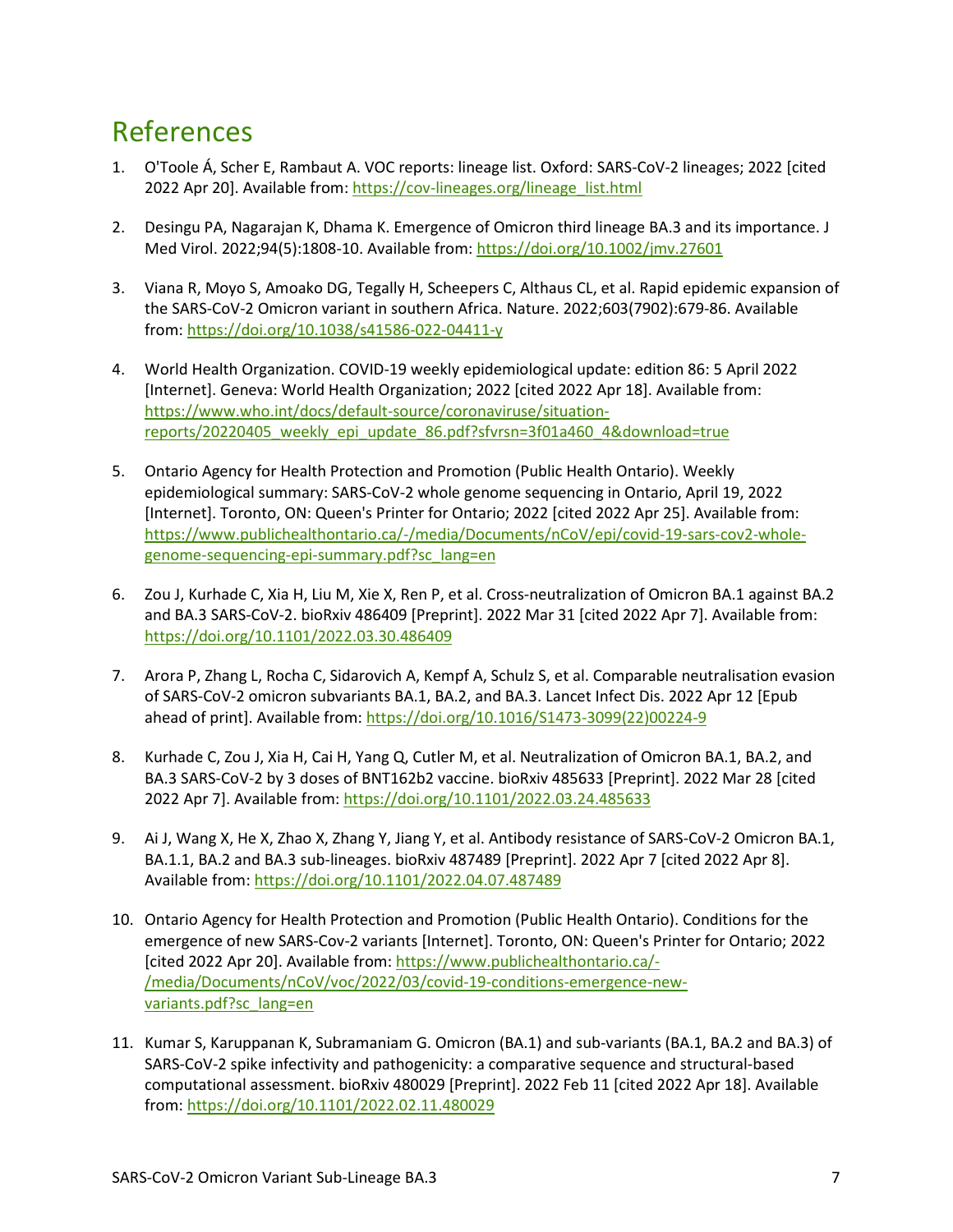- 12. Abbas Q, Kusakin A, Sharrouf K, Jyakhwo S, Komissarov AS. Follow-up investigation and detailed mutational characterization of the SARS-CoV-2 Omicron variant lineages (BA.1, BA.2, BA.3 and BA.1.1). bioRxiv 481941 [Preprint]. 2022 Feb 26 [cited 2022 Apr 7]. Available from: <https://doi.org/10.1101/2022.02.25.481941>
- 13. European Centre for Disease Prevention and Control. Assessment of the further spread and potential impact of the SARS-CoV-2 Omicron variant of concern in the EU/EEA, 19th update [Internet]. Stockholm: European Centre for Disease Prevention and Control; 2022 [cited 2022 Apr 18]. Available from: [https://www.ecdc.europa.eu/sites/default/files/documents/RRA-19-update-](http://www.ecdc.europa.eu/sites/default/files/documents/RRA-19-update-27-jan-2022.pdf)[27-jan-2022.pdf](http://www.ecdc.europa.eu/sites/default/files/documents/RRA-19-update-27-jan-2022.pdf)
- 14. Communicable Diseases Genomics Network. PHLN/CDGN laboratory case definition: SARS-CoV-2 variant of concern (VOC) Omicron [Internet]. Melbourne: Communicable Diseases Genomics Network; 2021 [cited 2022 Apr 18]. Available from: [https://static1.squarespace.com/static/5e4f5b7ee8b790561bbb65e4/t/61c39eec284ead034cd907](https://static1.squarespace.com/static/5e4f5b7ee8b790561bbb65e4/t/61c39eec284ead034cd90776/1640210157313/FINAL+-+CDGN+laboratory+case+definition+SARS-CoV-2+variant+of+concern+VOC+Omicron+-+20+December+2021.pdf) [76/1640210157313/FINAL+-+CDGN+laboratory+case+definition+SARS-CoV-](https://static1.squarespace.com/static/5e4f5b7ee8b790561bbb65e4/t/61c39eec284ead034cd90776/1640210157313/FINAL+-+CDGN+laboratory+case+definition+SARS-CoV-2+variant+of+concern+VOC+Omicron+-+20+December+2021.pdf)[2+variant+of+concern+VOC+Omicron+-+20+December+2021.pdf](https://static1.squarespace.com/static/5e4f5b7ee8b790561bbb65e4/t/61c39eec284ead034cd90776/1640210157313/FINAL+-+CDGN+laboratory+case+definition+SARS-CoV-2+variant+of+concern+VOC+Omicron+-+20+December+2021.pdf)
- 15. cov-lineages; O'Toole Á, Hinrichs A, Rambaut A. pango-designation [Internet]. 2021 [cited 2022 Apr 18]. GitHub. Third sublineage in B.1.1.529 (Omicron-related) #367. Available from: https://github.com/cov-lineages/pango-designation/issues/367
- 16. Jung C, Kmiec D, Koepke L, Zech F, Jacob T, Sparrer Konstantin MJ, et al. Omicron: what makes the latest SARS-CoV-2 variant of concern so concerning? J Virol. 2022;96(6):e02077-21. Available from: <https://doi.org/10.1128/jvi.02077-21>
- 17. Latif AA, Mullen JL, Alkuzweny M, Tsueng G, Cano M, Haag E, et al; Center for Viral Systems Biology. outbreak.info: BA.3 lineage report [Internet]. La Jolla, CA: SuLab; 2022 [cited 2022 Apr 20]. Available from:<https://outbreak.info/situation-reports?pango=BA.3>
- 18. European Centre for Disease Prevention and Control. Communicable disease threats report: CDTR week 14, 3-9 April 2022 [Internet]. Stockholm: European Centre for Disease Prevention and Control; 2022 [cited 2022 Apr 18]. Available from: [https://www.ecdc.europa.eu/sites/default/files/documents/Communicable-disease-threats-report-](http://www.ecdc.europa.eu/sites/default/files/documents/Communicable-disease-threats-report-9-april-2022-public.pdf)[9-april-2022-public.pdf](http://www.ecdc.europa.eu/sites/default/files/documents/Communicable-disease-threats-report-9-april-2022-public.pdf)
- 19. Ontario Agency for Health Protection and Promotion (Public Health Ontario). Enhanced epidemiological summary: confirmed cases of COVID-19 following vaccination in Ontario: December 14, 2020 to April 10, 2022 [Internet]. Toronto, ON: Queen's Printer for Ontario; 2022 [cited 2022 Apr 25]. Available from[: https://www.publichealthontario.ca/-/media/Documents/nCoV/epi/covid-](http://www.publichealthontario.ca/-/media/Documents/nCoV/epi/covid-19-epi-confirmed-cases-post-vaccination.pdf?sc_lang=en)[19-epi-confirmed-cases-post-vaccination.pdf?sc\\_lang=en](http://www.publichealthontario.ca/-/media/Documents/nCoV/epi/covid-19-epi-confirmed-cases-post-vaccination.pdf?sc_lang=en)